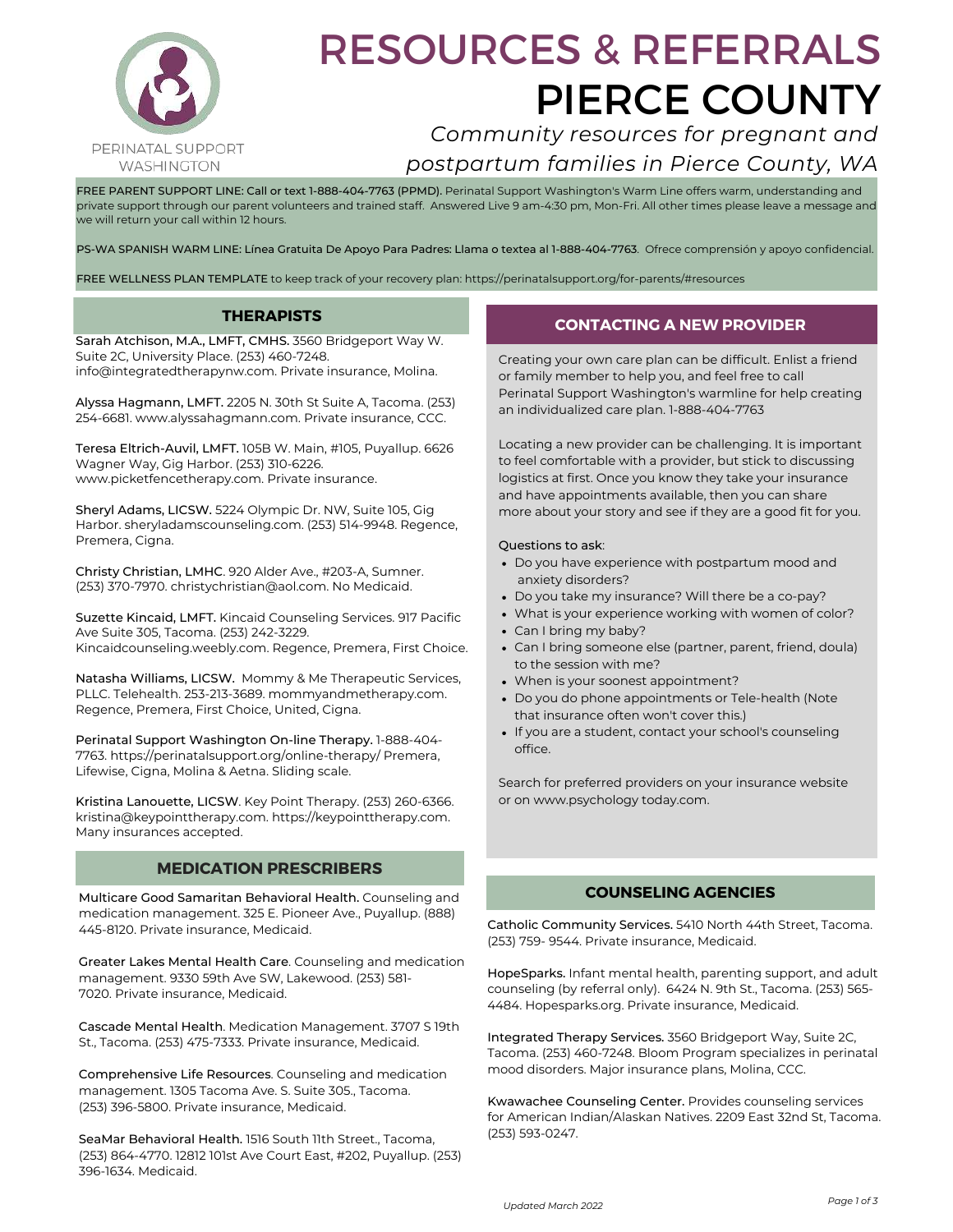#### **HOME VISITING SERVICES CRISIS SERVICES**

First Steps Programs: Maternity Support Services and Infant Case Management. See website for Pierce County agencies offering services to women who are Medicaid eligible: www.hca.wa.gov/health-care-services-and-supports/applehealth-medicaid-coverage/first-steps-providerdirectory#pierce.

Maternity Support Services (MSS): Community Health Nurses, Registered Dietitians, and Behavioral Health Specialists actively support women to encourage a healthy pregnancy and healthy birth outcomes from beginning of pregnancy though child's first two months.

Infant Case Management (ICM): Home-visiting program for parents with children 2 months to 1 year of age. May start program anytime up to 1 year of age. Provides advocacy, linkages, information and referrals.

Family Connects Pierce County. Free nurse support for all families with newborns ages 0 - 3 months. Provides assessment, information, and referrals. www.familyconnectswa.org/

Nurse Family Partnership. Home visiting program by public health nurses for first-time pregnant women from pregnancy through child's 2nd birthday. Medicaid eligible or on Medicaid. mchservices@tpchd.org or (253)-649-1404.

Parent/Child Assistance Program (PCAP). Home visiting case management serving women who are pregnant or parenting who have alcohol and/or drug use disorders. (253) 475-0623.

Parents as Teachers. Free evidence-based home visiting program promoting healthy child development, problem solving skills, & support networks for families with children 0 to 3 years of age. All income levels. (253)508-4763.

Early Head Start. Home visits from pregnancy to age 3. Child development curriculum activites to support development and learning. Interpreters available. (253) 254-5160.

Health Ministers. One-on-one support for pregnant women and families. Links families with basic needs. Contact Black Infant Health at mchservices@tpchd.org or (253)-649-1404.

New Parent Support Program. Home visiting program for military families by LICSW's or RN's. (253) 967-5901.

#### **RESOURCES IN SPANISH**

Perinatal Support Washington Spanish Warm Line: Línea Gratuita De Apoyo Para Padres: Llama o textea al 1-888-404- 7763 (PPMD). La línea de Apoyo Perinatal en el Estado de Washington ofrece comprensión y apoyo confidencial. Proveemos referencias e información sobre recursos en tu comunidad. Deja un mensaje y te regresamos la llamada dentro de 12 horas.

Centro Latino. Sirve a las familias Latinas e Indigenas Nativas. 1208 S. 10th Street, Tacoma. (253) 572-7717.

Caminemos Juntos un grupo de apoyo para padres en Español! Lunes, Jueves de 6:15PM (PT) - 7:30PM (PT) y Sábado de 10:00AM (PT)-11:30AM (PT) Text Marisol or Heather at 971-258-2426 Facebook: @caminemosjuntoswashington

If you experience any of these symptoms, call 911, go the nearest emergency room, or use one of the resources below.

- Being afraid to be by yourself
- Hearing sounds or voices that no one else does
- Having thoughts of harming yourself
- Having thoughts of harming your baby

Pierce County Crisis Line (24/7): 1-800-576-7764 or TDD (253) 798-4349. Text HEAL to 741741.

National Suicide Prevention Lifeline (24/7): 1-800-273-8255.

wellfound Behavioral Health Hospital: 3402 South 19th Street, Tacoma. (253) 301-5400

National Sexual Assault Hotline (24/7): 1 (800) 656 HOPE.

Washington State Domestic Violence Hotline (8AM - 5PM): 1 (800) 562-6025

#### **PARENT SUPPORT GROUPS**

*Support groups can provide support for experiencing the everyday challenges of parenthood. Find additional virtual groups at: www.perinatalsupport.org/parent-support-groups/*

Baby Lounges. Free drop-in support for Pierce County parents and caregivers who are expecting or have infants ages 0-1. Facilitated by health professionals. View options and sign up: www.familyconnectswa.org/baby-lounge

Walk with Me Support Circle for Moms. Meeting virtually over Zoom, Wednesdays 1:00-2:30pm. Open to pregnant women and moms of babies and young children. Contacts: Becky Hoffman (253) 564- 4135. Christine McClendon (619) 988-1131.

Melanin & Milk. A lactation and peer support group for BIPOC Mamas with Whitney Scott, IBCLC. Every Tuesday 1:00-2:30pm. In-person at Union Club: 539 Broadway, Tacoma. Text "melanin" to 253-448-3635 for details.

Being the Village. A supportive environment that offers genuine community & social support to Black & Brown moms. Thursdays at 11:00am on Zoom. www.beingthevillage.com.

Father to Father. 1st and 3rd Tuesdays, 6:00 - 7:30 PM. In person at Farm 12, 3303 #B, 8th Ave SE, Puyallup WA 98372. Hang out with other dads while sharing the challenges and joys of balancing work, relationships, family, and more! Text Mike Mathews 253-208-3532 for more info

Wondermoms - Support Circle for Moms. For pregnant or parenting moms. Every Thursday, 6:00 - 7:30 PM. Online via Zoom. Text Erin for more info: 509-230-6339

Caminemos Juntos. Un grupo de apoyo para padres en Español! Lunes, Jueves de 6:15 - 7:30 PM y Sábado de 10:00 - 11:30 AM PST. Text Marisol or Heather 971-258-2426

MOPS (Mothers of Preschoolers). For moms of newborns through kindergartners. Multiple locations in Pierce County; Search for groups at: www.mops.org/groupsearch

Postpartum Mamas. In person group in Gig Harbor. www.postpartummamas.com (760) 407-7817.